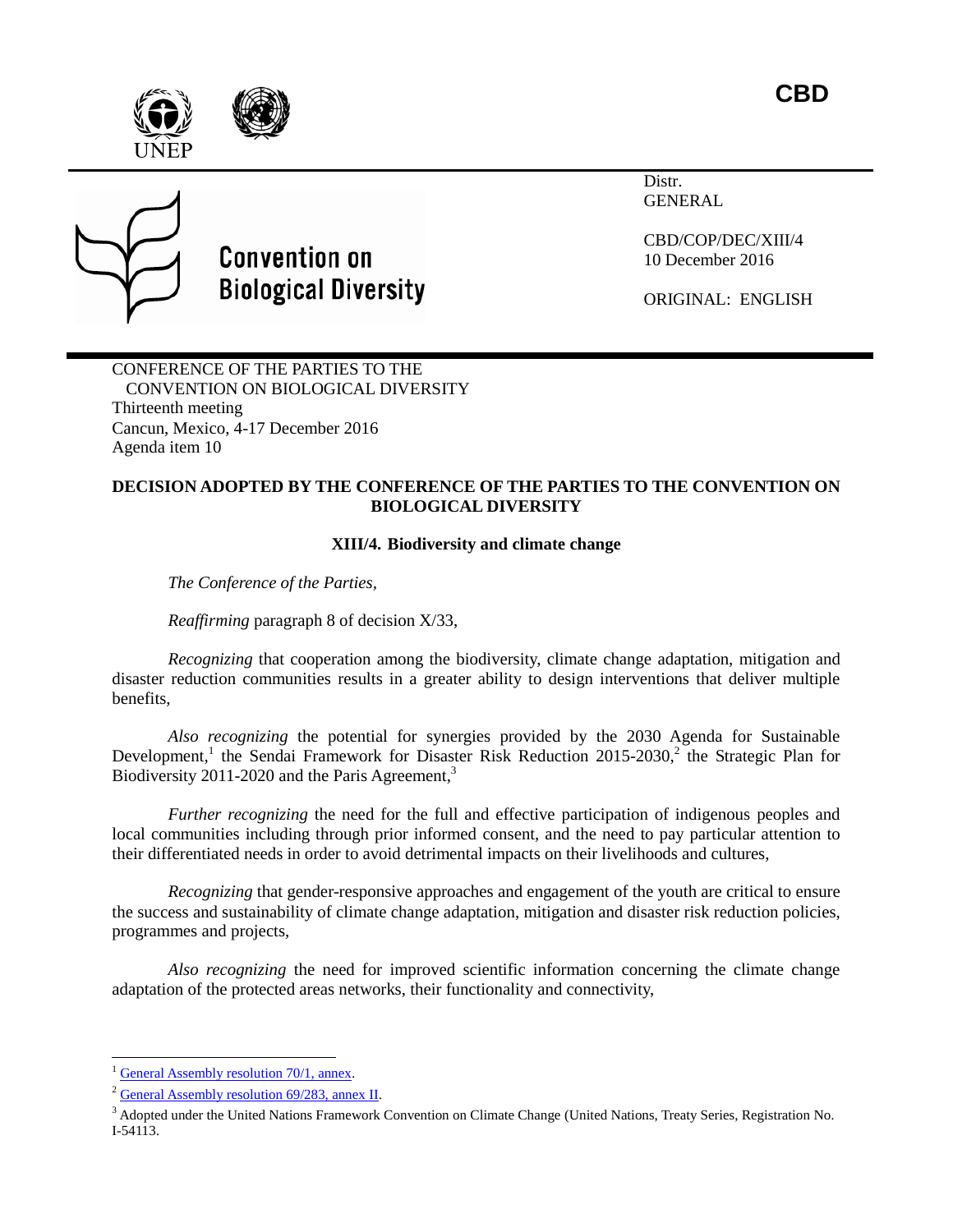CBD/COP/DEC/XIII/4 Page 2

*Noting* resolution XII.11 of the Conference of the Contracting Parties to the Convention on Wetlands of International Importance especially as Waterfowl Habitat (the Ramsar Convention) at its twelfth session, entitled "Peatlands, climate change and wise use: Implications for the Ramsar Convention", which highlights the role of peatlands in climate change not only in adaptation but also in mitigation,<sup>4</sup>

*Taking note* of the following reports and the summary information provided in the note by the Executive Secretary on biodiversity and climate change:<sup>5</sup>

(a) Synthesis report on experiences with ecosystem-based approaches to climate change adaptation and disaster risk reduction;<sup>6</sup>

(b) Managing ecosystems in the context of climate change mitigation: A review of current knowledge and recommendations to support ecosystem-based mitigation actions that look beyond terrestrial forests;<sup>7</sup>

(c) Relationships between the Aichi Targets and land-based climate mitigation; 8

(d) Guidance on enhancing positive and minimizing negative impacts on biodiversity of climate change adaptation activities:<sup>9</sup>

(e) Voluntary guidelines to support the integration of genetic diversity into national climate change adaptation planning; $^{10}$ 

1. *Welcomes* the Paris Agreement[,](#page-0-0)<sup>3</sup> in particular the articles related to biodiversity;<sup>11</sup>

2. *Encourages* Parties and other Governments, when developing their Nationally Determined Contributions and, where appropriate, implementing associated domestic measures, to fully take into account the importance of ensuring the integrity of all ecosystems, including oceans, and the protection of biodiversity, and to integrate ecosystem-based approaches, involving the national focal points to the Convention on Biological Diversity in this work and ensuring that information and tools and guidance developed under the Convention on Biological Diversity are used, as appropriate;

3. *Recognizes* that ecosystem-based approaches can be technically feasible, politically desirable, socially acceptable, economically viable and beneficial and that implementation and investment into these approaches are, in general, increasing at the international and national levels;

4. *Encourages* Parties, other Governments and relevant organizations to integrate ecosystem-based approaches to climate change adaptation and mitigation, and disaster risk reduction, into their strategic planning across sectors;

 4 Se[e http://www.ramsar.org/sites/default/files/documents/library/cop12\\_res11\\_peatlands\\_e.pdf.](http://www.ramsar.org/sites/default/files/documents/library/cop12_res11_peatlands_e.pdf)

<sup>5</sup> [UNEP/CBD/SBSTTA/20/10.](https://www.cbd.int/doc/meetings/sbstta/sbstta-20/official/sbstta-20-10-en.doc)

<sup>6</sup> [UNEP/CBD/SBSTTA/20/INF/2.](https://www.cbd.int/doc/meetings/sbstta/sbstta-20/information/sbstta-20-inf-02-en.pdf)

<sup>7</sup> [UNEP/CBD/SBSTTA/20/INF/3.](https://www.cbd.int/doc/meetings/sbstta/sbstta-20/information/sbstta-20-inf-03-en.doc)

<sup>8</sup> [UNEP/CBD/SBSTTA/20/INF/29.](https://www.cbd.int/doc/meetings/sbstta/sbstta-20/information/sbstta-20-inf-29-en.doc)

<sup>9</sup> [UNEP/CBD/SBSTTA/20/INF/1.](https://www.cbd.int/doc/meetings/sbstta/sbstta-20/information/sbstta-20-inf-01-en.doc)

<sup>10</sup> [UNEP/CBD/SBSTTA/20/INF/4.](https://www.cbd.int/doc/meetings/sbstta/sbstta-20/information/sbstta-20-inf-04-en.pdf)

 $<sup>11</sup>$  The reference to the importance of ensuring the integrity of all ecosystems as contained in the preamble of the Paris</sup> Agreement; Article 5, which calls upon Parties to take action to conserve and enhance sinks and reservoirs of greenhouse gases; Article 7, which recognizes the role of adaptation in protecting livelihoods and ecosystems; Article 8 relating to loss and damage, including resilience of livelihoods, communities and ecosystems.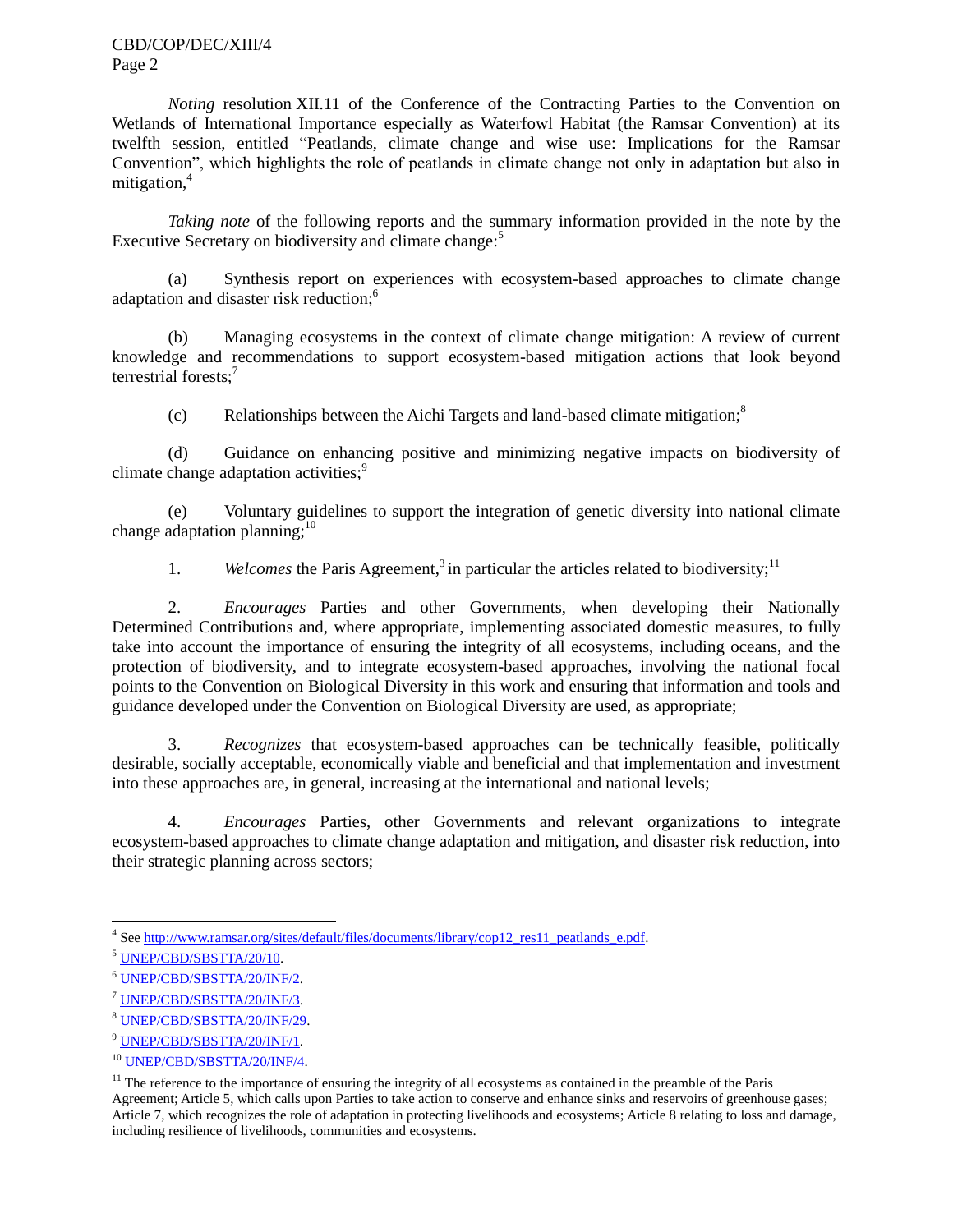5. *Emphasizes* the importance of marine protected areas, inland waters protected areas, coastal resource management and marine spatial planning in protecting and building the resilience of marine and coastal ecosystems, communities and infrastructure against the impacts of climate change;

6. *Takes note* of policy approaches and positive incentives for activities relating to reducing emissions from deforestation and forest degradation, and the role of conservation, sustainable management of forests and enhancement of forest carbon stocks in developing countries, as well as alternative policy approaches, such as joint mitigation and adaptation approaches for the integral and sustainable management of forests, and the potential role of these approaches in the conservation of biological diversity and disaster risk reduction;

7. *Also takes note* of the potential for synergies between climate change adaptation and mitigation measures in the conservation of biological diversity and disaster risk reduction in all ecosystems;

8. *Encourages* Parties, other Governments and relevant organizations:

(a) To address the degradation of, loss of, and impacts on biodiversity and, where appropriate, related social, environmental and economic impacts associated with climate change and disasters, considering the costs of inaction, and the value of investing in actions in a timely manner in order to reduce biodiversity loss and other negative impacts;

(b) To take into consideration the status of biodiversity and its vulnerability to current and future climate change impacts when planning and implementing ecosystem-based approaches to climate change adaptation, mitigation and disaster risk reduction activities, and to minimize and, where possible, avoid activities that may increase the vulnerability and reduce the resilience of biodiversity and ecosystems;

(c) To consider, in the development and implementation of ecosystem-based approaches to climate change adaptation and mitigation, and disaster risk reduction, potential multiple benefits and trade-offs;

(d) To develop and implement education and training curricula and awareness-raising programmes for the general public on the importance of the ecosystem functions and services provided by biodiversity for climate change adaptation, mitigation and disaster risk reduction;

(e) To raise awareness, particularly among decision makers in relevant sectors and at different levels of government, about ecosystem-based approaches to climate change adaptation, mitigation and disaster risk reduction;

(f) To recognize the role of protected areas and other effective area-based conservation measures as cost-effective instruments for climate change adaptation and mitigation as well as disaster risk reduction, and that increased investment for management and conservation will have positive economic, social and environmental effects;

(g) To develop and implement ecosystem-based approaches to climate change adaptation, mitigation and disaster risk reduction that are based on available science and take into account the traditional knowledge and practices of indigenous peoples and local communities;

(h) To promote the wide use of ecosystem-based approaches where appropriate, including in marine and coastal and urban areas, in oases systems, and in agricultural landscapes;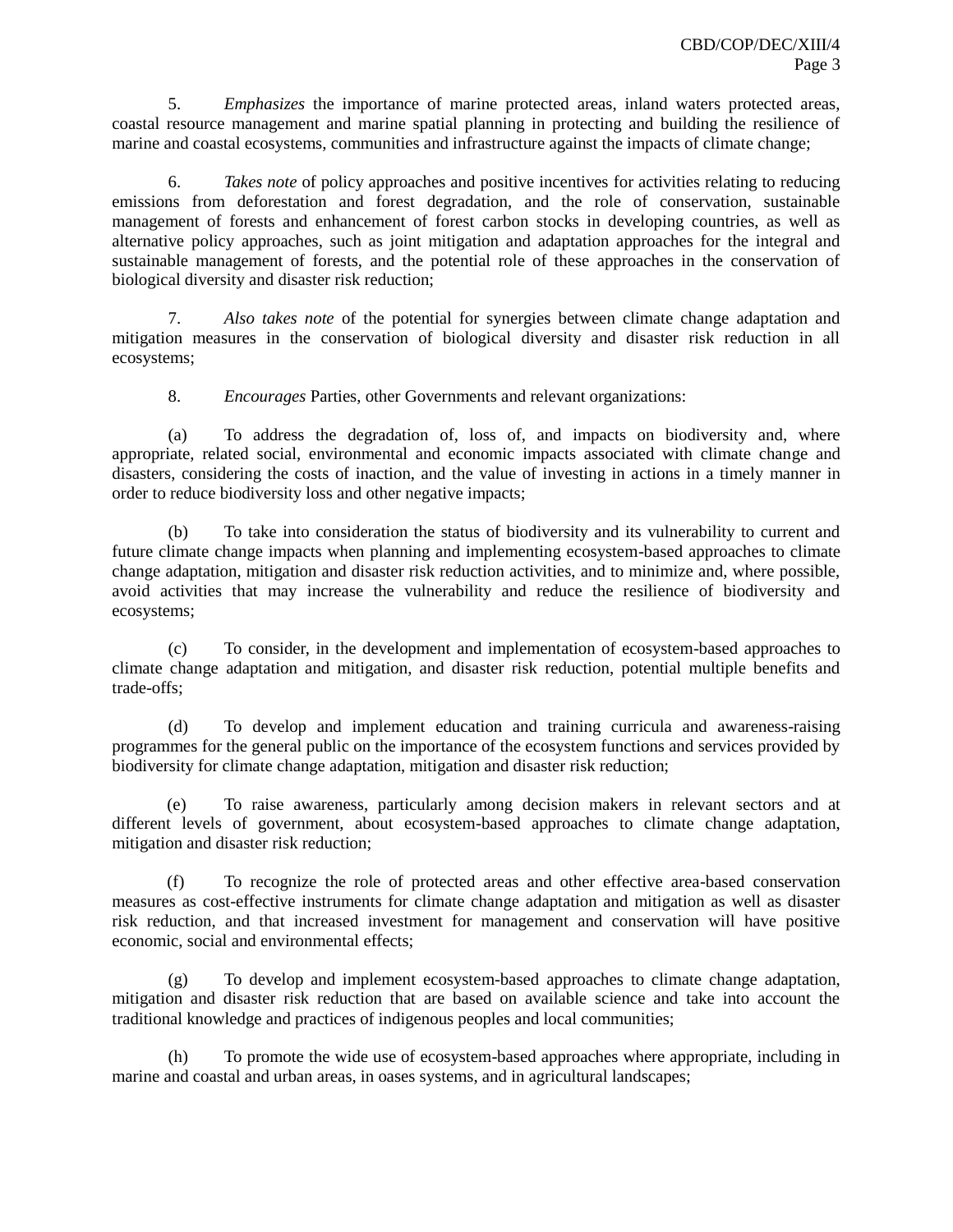(i) To systematically assemble and analyse evidence to assess the effectiveness of ecosystem-based approaches to climate change adaptation and mitigation, and disaster risk reduction, including through development of improved monitoring and evaluation methods, noting that such methods are best developed and applied early in the planning phase;

(j) To make use of existing tools and guidance on ecosystem-based approaches to climate change adaptation, mitigation and disaster risk reduction and, where appropriate, to further develop and refine these tools and guidance;

(k) To ensure that ecosystem-based approaches to climate change adaptation, mitigation and disaster risk reduction activities maximize co-benefits to people and biodiversity;

(l) To promote platforms, such as those established under the United Nations Framework Convention on Climate Change, for the exchange of experiences and sharing of best practices, including those of indigenous peoples and local communities on ecosystem-based approaches to climate change adaptation and mitigation, and disaster risk reduction, in a holistic and integrated manner;

(m) To promote the integration of climate change adaptation best practices, strategies and methodologies into conservation planning frameworks, in consideration of species and ecosystems responses, and vulnerability to past and future anthropogenic climate change;

(n) To share and disseminate knowledge and experiences on matters referred to in the present paragraph through, inter alia, the clearing-house mechanism;

9. *Recalls* paragraph 5 of decision IX/16, in which it encouraged Parties, other Governments, donors and relevant organizations to provide financial and technical support to capacitybuilding activities, including through raising public awareness, so as to enable developing countries, especially least developed countries, small island developing States and countries with economies in transition, to implement activities related to the impacts of climate change, and of the positive and negative impacts of climate change mitigation and adaptation activities on biodiversity;

10. *Requests* the Executive Secretary to prepare, subject to the availability of resources, in collaboration with relevant organizations, in particular the United Nations Framework Convention on Climate Change and the United Nations Office for Disaster Risk Reduction, voluntary guidelines for the design and effective implementation of ecosystem-based approaches to climate change adaptation and disaster risk reduction, for consideration by the Subsidiary Body on Scientific Technical and Technological Advice prior to the fourteenth meeting of the Conference of the Parties;

11. *Also requests* the Executive Secretary to ensure that the voluntary guidelines consider existing guidance, including that developed under the Convention on Biological Diversity, the United Nations Convention to Combat Desertification and the United Nations Framework Convention on Climate Change, and include information on:

(a) Tools for assessing the effectiveness of ecosystem-based approaches to climate change adaptation and disaster risk reduction while safeguarding biodiversity at various scales;

(b) The design and implementation of ecosystem-based approaches to climate change adaptation and disaster risk reduction at different scales, including at the subnational and local levels;

(c) Trade-offs in the provision of various ecosystem services and limits to ecosystem-based approaches for climate change adaptation and disaster risk reduction;